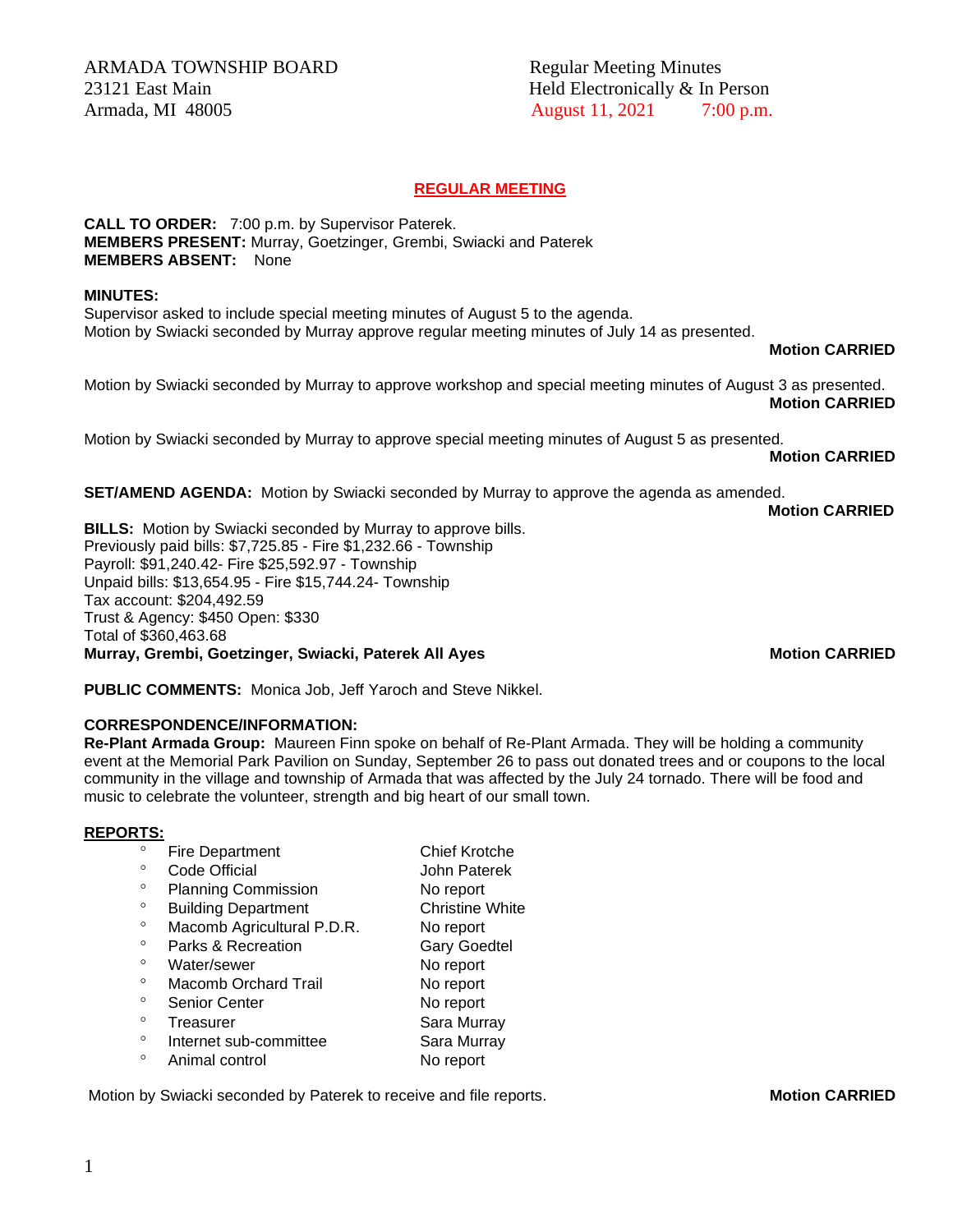# ARMADA TOWNSHIP BOARD Regular Meeting Minutes 23121 East Main **Held Electronically & In Person** Armada, MI 48005 **August 11, 2021** 7:00 p.m.

**UNFINISHED BUSINESS:** None

## **NEW BUSINESS:**

**Fire Dept: MERS – Supplemental Valuation request for benefit change – F55/25.** Motion by Swiacki seconded by Paterek to have Clerk Swiacki sign the Valuation Request for Benefit Change form and that the invoice for \$400 is to be paid by Armada Township Firefighters/Paramedics International Association of Firefighters Local 5053, AFL-CIO and submit to Municipal Employees Retirement System of Michigan for processing. **All Ayes Motion CARRIED**

**Zoning Board of Appeals - Liaison:** Motion by Paterek seconded by Swiacki to appoint Trustee Grembi to the Zoning Board of Appeals. **All Ayes Motion CARRIED**

# **Township property on Armada Ridge Road:** No action. Clerk will obtain comps on sales for comparable properties and report back.

**Federal Procurement Conflict of Interest Policy:** Clerk Swiacki indicated that all township that have requested or are planning to request their allocation of ARPA funds must have a Federal Procurement Conflict of Interest Policy in place. The policy applies when procuring goods (apparatus, supplies, materials and equipment), services and construction or repair projects funded in part or whole with federal financial assistance (direct or reimbursed), and also prohibits the receiving of gifts from suppliers, contractors, etc., for such purchases or projects.

Motion by Swiacki second by Murray to adopt the Armada Township Federal Procurement Conflict of Interest Policy as presented.

## **All Ayes Motion CARRIED**

**Park: Automatic locks for restroom doors:** Motion by Goetzinger seconded by Swiacki to authorized Pro Tech to install automatic door locks on the Township Park bathroom doors for the amount of \$1,856. **All Ayes Motion CARRIED**

**Land Division Ordinance: Variance Request Application:** Clerk Swiacki stated that the application has been reviewed by both Attorney Christine Anderson and Planner Laura Haw from McKenna.

Motion by Swiacki seconded by Paterek to approve Armada Township Land Division Ordinance Variance Request Application as presented. **All Ayes Motion CARRIED**

**Road Maintenance: Dust Control:** No action.

**Amendment to Township Zoning Ordinance:** No action.

**Schedule workshop for waste hauler:** Workshop set for Tuesday, September 21 at 7:00 p.m.

**Cyber Sub-Committee:** Motion by Grembi seconded by Paterek to appoint Clerk Swiacki to the committee. Trustee Grembi will also reach out to Sean Webber to see if he may be interested. **All Ayes Motion CARRIED**

**PUBLIC COMMENT**: **BOARD MEMBERS:** Trustee Goetzinger, Trustee Grembi, Treasurer Murray, Clerk Swiacki and Supervisor Paterek.